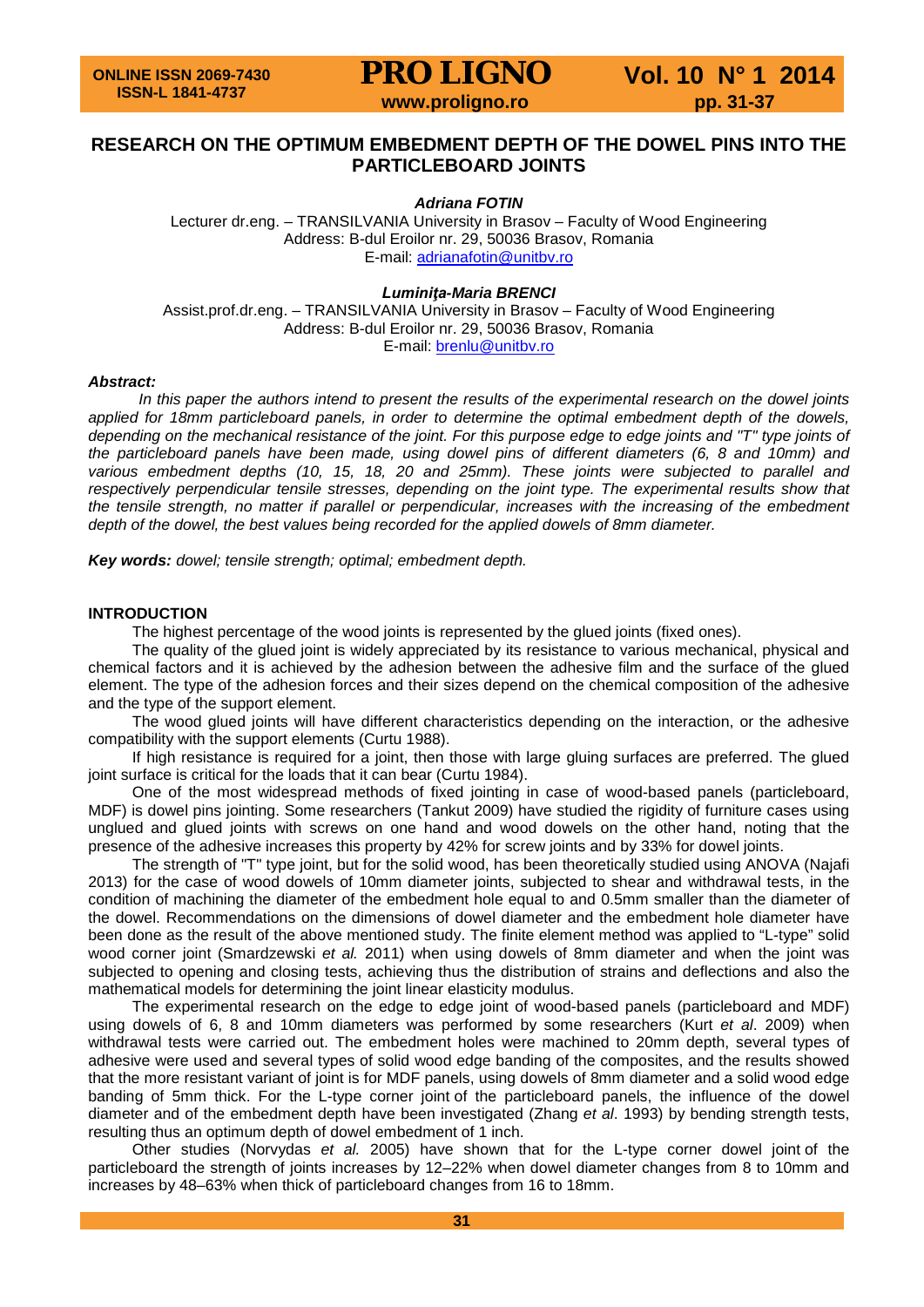| <b>ONLINE ISSN 2069-7430</b><br><b>ISSN-L 1841-4737</b> | <b>PRO LIGNO</b> | Vol. 10 N° 1 2014 |
|---------------------------------------------------------|------------------|-------------------|
|                                                         | www.proligno.ro  | pp. 31-37         |

The authors of the paper intend to continue the research in the field and to determine the optimal dowel embedment depth for edge to edge and T-type joints for various dowel diameters (6, 8 and 10mm).

# **OBJECTIVES**

The main objective of the present study is to determine the optimal dowel embedment depth, depending on the perpendicular and parallel tensile strengths of the joint of 18mm thick particleboard panels, for different diameters of the dowels (6, 8 and 10mm), in the conditions the panels are edge to edge or "T-type" shape ioined.

# **METHOD, MATERIALS AND EQUIPMENT**

In order to determine the tensile strengths of the dowel joints of particleboard, the following materials were used: Kronospan melamine faced particleboard of 18mm thickness and a density of 700Kg/m<sup>3</sup> for the jointed specimens, beech wood dowels with sizes of Ф6x50mm, Ф8x60mm and Ф10x70mm for the joints; Kleiberit D 303/D3 (D3 resistance class) as adhesive (Fig. 1).



*Materials used for the dowel joints.*

In the first stage, the 18mm thick particleboard was cut into specimens of 50x50mm sizes, according to the dimensions of the mounting devices of the universal testing machine (Fig. 2.a and b), specific to the parallel testing (Fig. 2.a) and perpendicular (Fig. 2.b) respectively one.





*Fig. 2*

*The specimens testing on the universal testing machine and the required devices; a – for parallel tensile test; b – for perpendicular tensile test.*

For the determination of the parallel tensile strength, the specimens were dowel edge to edge jointed by beech wood dowels of 6, 8 and 10mm diameters, the same embedment depth being machined on the edge, respectively 10, 15, 18, 20 and 25mm. The bonding adhesive D30 Kleiberit was applied manually in the embedment hole (Fig. 3.a).

On the other hand, for the determination of the perpendicular tensile strength, the holes of 6, 8 and 10mm diameter (Ф) were drilled on the surface of the specimens, the embedment depth of the holes being succesively of 5, 8, 10, 12 and 15mm (Fig. 3.b ).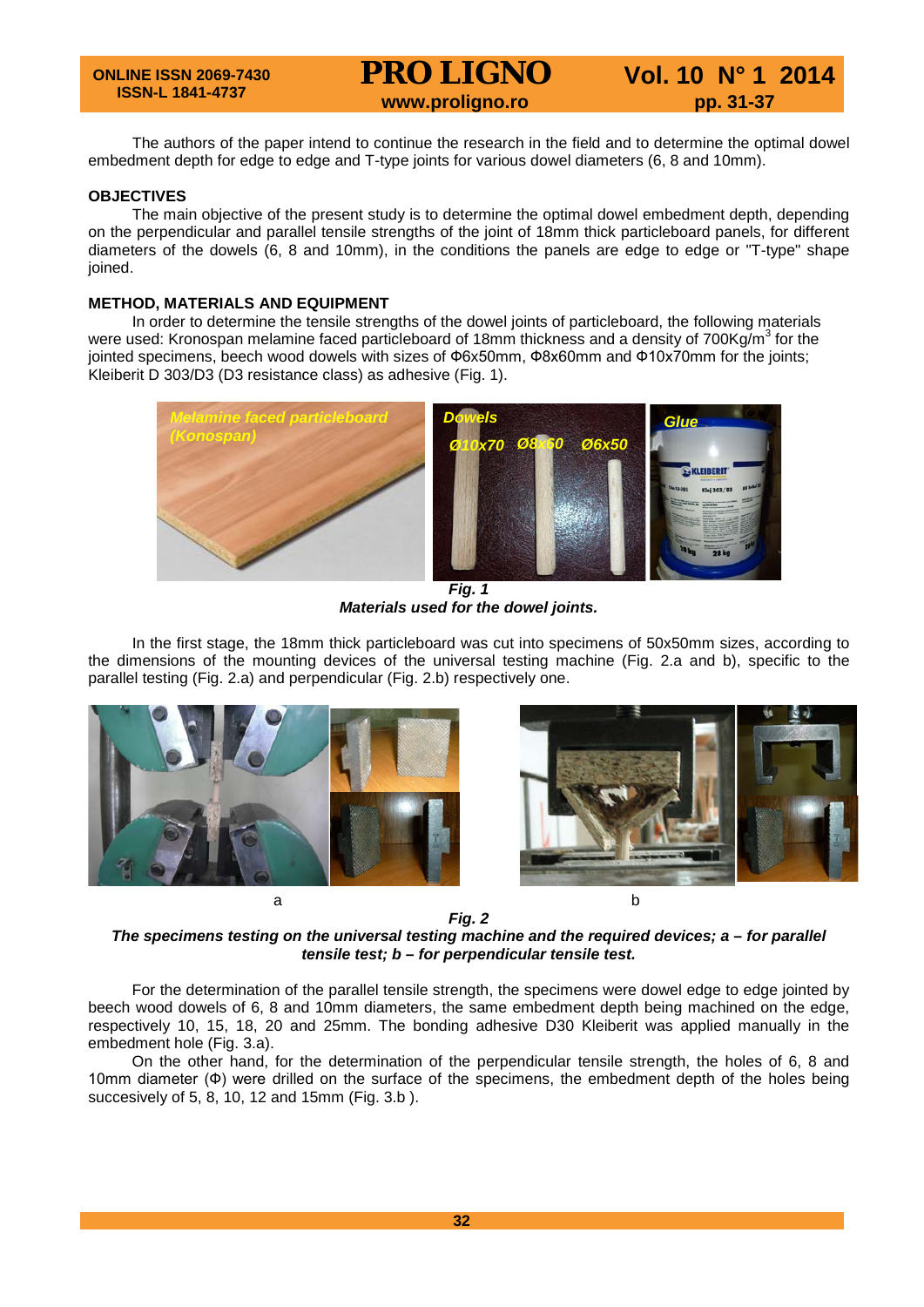

*The specimens used for the tests; a – for parallel tensile test; b – for perpendicular tensile test.*

The tensile test applied on the specimens was performed at a speed of 4,5mm/min.

After completion of assembly of the specimens by glued beech wood dowels, they were conditioned for 24 hours at a temperature of 20<sup>0</sup>C  $\pm 2^0$ C and a relative humidity of the air of 55-60%. The parallel or perpendicular tensile tests were carried out to the joint after 24 hours, when first the specimens were milled in a width of 25mm and a thickness of 2mm on each side, in order to achieve a proper fastening in the testing equipment device and to avoid the device slipping on the melamine faced particleboard.

A total amount of 45 test specimens were cut, 30 of them were tested to parallel tensile strains and the other 15 were tested for the perpendicular tensile strains, five sets to each diameter of dowel. The specimens were subjected to tensile strength until breaking (withdrawal).

The glued surface of the dowels was calculated using the Equation (1):

$$
S_{i} = \pi \cdot \phi \cdot Li = \pi \cdot \phi \cdot (Lt - 1) , \text{ in mm}^{2} \tag{1}
$$

Where: Ф- is the diameter of the dowel in mm,

Li – is the glued length of the dowel.

Due to the fact that the dowel has a chamfer of 1mm, when calculating the glued surface, 1mm of the glued length, Li, is substracted.

The parallel (perpendicular) tensile strength was calculated using Equation (2):

$$
\sigma_{t_{//(\perp)}} = \frac{\mathbf{F}}{\mathbf{S_i}}, \text{ in } \text{daN/cm}^2 \tag{2}
$$

Where: F is the withdrawal force and  $S_i$  – glued surface.

# **RESULTS AND DISCUSSIONS**

The results of the withdrawal forces of the dowels of 6, 8 and 10mm diameters jointed succesively at embedment depths of 10, 15, 18, 20 and 25mm as edge to edge joint type of 18mm thick particleboard, when parallel tensile strains were applied, are presented in the diagram of Fig. 4.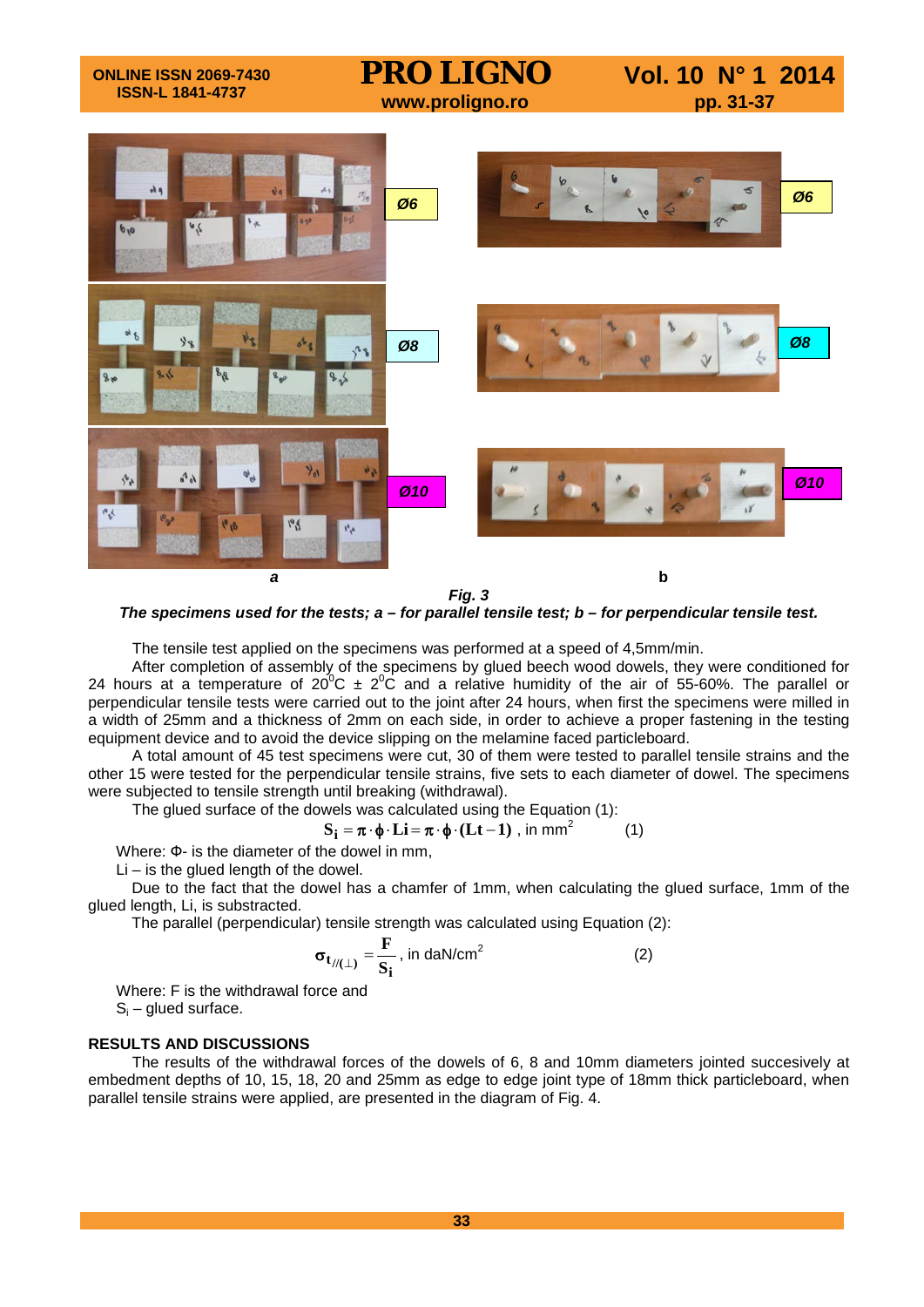

*Fig. 4*

*Withdrawal force for parallel tensile test in case of edge to edge joint of 18mm thick particleboard panels, for various embedment depths of the dowels with diameters of 6, 8, 10mm.*

The results of the withdrawal forces of the dowels with diameters of 6, 8 and 10mm jointing the 18mm thick particleboard to succesively embedment depths of 5, 8, 10, 12 and 15mm within "L" or "T"- shape joint types, which were subjected to perpendicular tensile stresses, are shown in the diagram in Fig. 5.

The comparison of the results for the two types of strains applied on the 18mm thick particleboard dowel joints with diameters of 6, 8 and 10mm is shown in the diagram in Fig. 6, where the values of the withdrawal forces are compared.



*Fig. 5*

*Withdrawal force for perpendicular tensile test in case of "T-shape" type joint of 18mm thick particleboard panels, for various embedment depths of the dowels with diameters of 6, 8, 10mm.*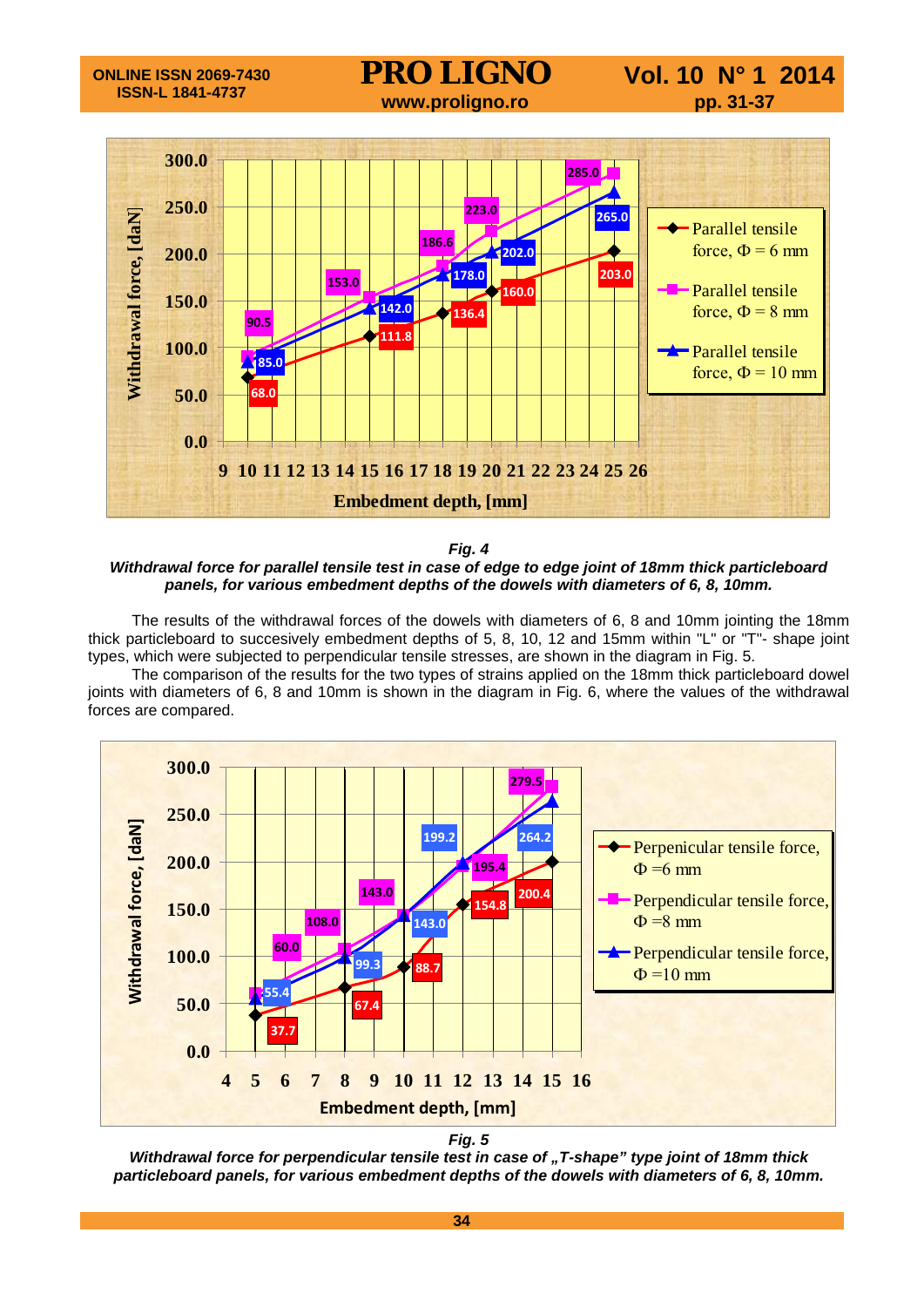

*Fig. 6 Withdrawal force for tensile test – comparison.*

Regarding the parallel and perpendicular tensile strengths, as a result of the calculation by using the relations (1) and (2), values in the range of 30daN/cm<sup>2</sup> - 80daN/cm<sup>2</sup> have been obtained, higher for the perpendicular strains. The maximum values for both types of strains are shown in Fig. 7.



*Fig. 7 The measured values of the thermal conductivity coefficient.*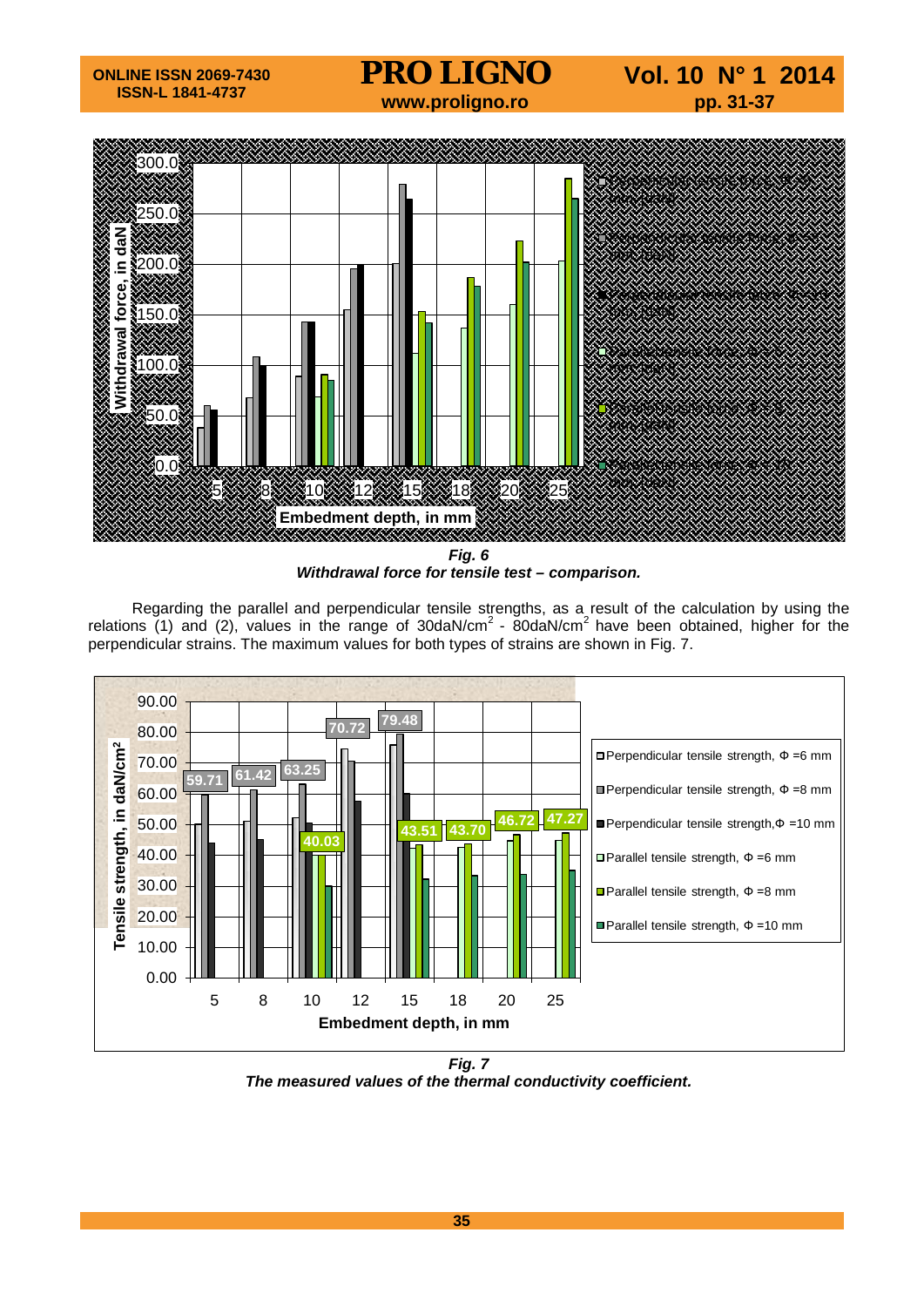

*Fig. 8 The mean of the tensile strength values for the three types of dowels.*

In Fig. 8 the mean values of the parallel and perpendicular tensile strengths of the three types of analyzed dowel joints: with dowels of Ø=6mm, Ø=8mm and Ø=10mm diameter, are presented. It can be seen that the maximum values for both strains are recorded for the dowel with a diameter of 8mm. The strengths are obviously higher for the perpendicular tensile stresses than for the parallel tensile stresses.

The fracture type of the specimens is also a good indicator of the causes of breaking when applied the tensile strains. Pictures of the way of breaking the specimens during the tests performing, are shown in Fig. 9.



*Way of breaking the specimens; a – parallel tensile test; b – perpendicular tensile test.*